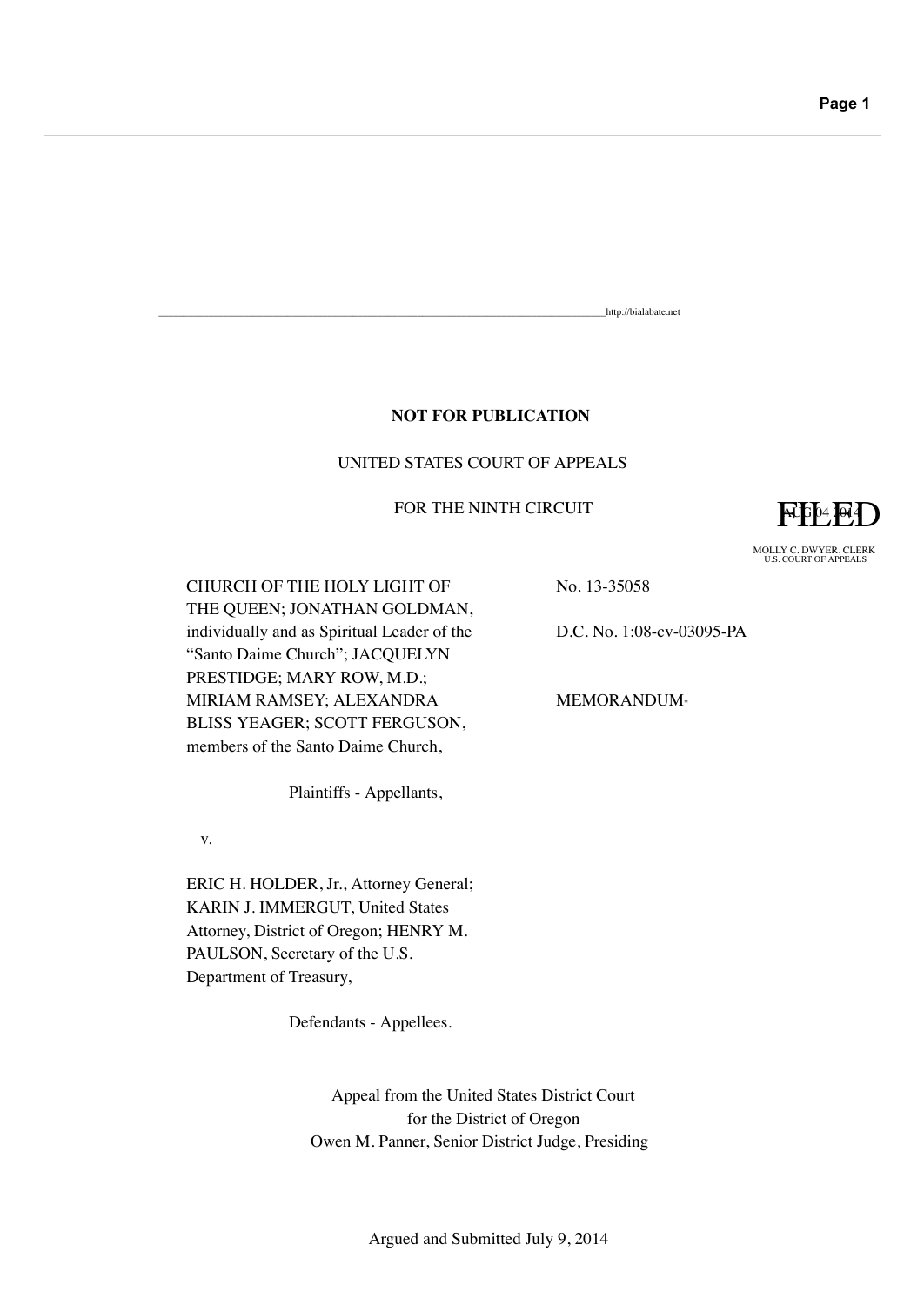#### Portland, Oregon

http://bialabate.net

This disposition is not appropriate for publication and is not precedent except as provided by 9th Cir. R. 36-3.

**Page 2**

Before: PREGERSON, PAEZ, and WATFORD, Circuit Judges.

Church of the Holy Light of the Queen et al. ("Church of the Holy Light") appeal the district court's denial of their request for attorney's fees for work conducted on appeal. We have jurisdiction under 28 U.S.C § 1291. We reverse and remand.

The district court held that the government violated the Religious Freedom Restoration Act ("RFRA") when it prohibited Church of the Holy Light's ceremonial use of Daime tea under the Controlled Substances Act. The district court issued an injunction that enjoined the government from prohibiting or interfering with Church of the Holy Light's religious use of Daime tea. The injunction also established guidelines for Church of the Holy Light's importation, distribution, and use of Daime tea. The government filed an appeal challenging the breadth of the injunction and the district court's finding that the government's conduct violated the RFRA.

After the government filed the appeal, Church of the Holy Light engaged in extensive lobbying and negotiations to persuade the government to drop or limit its appeal. The government ultimately limited its appeal to challenging only the breadth of the injunction. We held that the injunction exceeded "the scope of the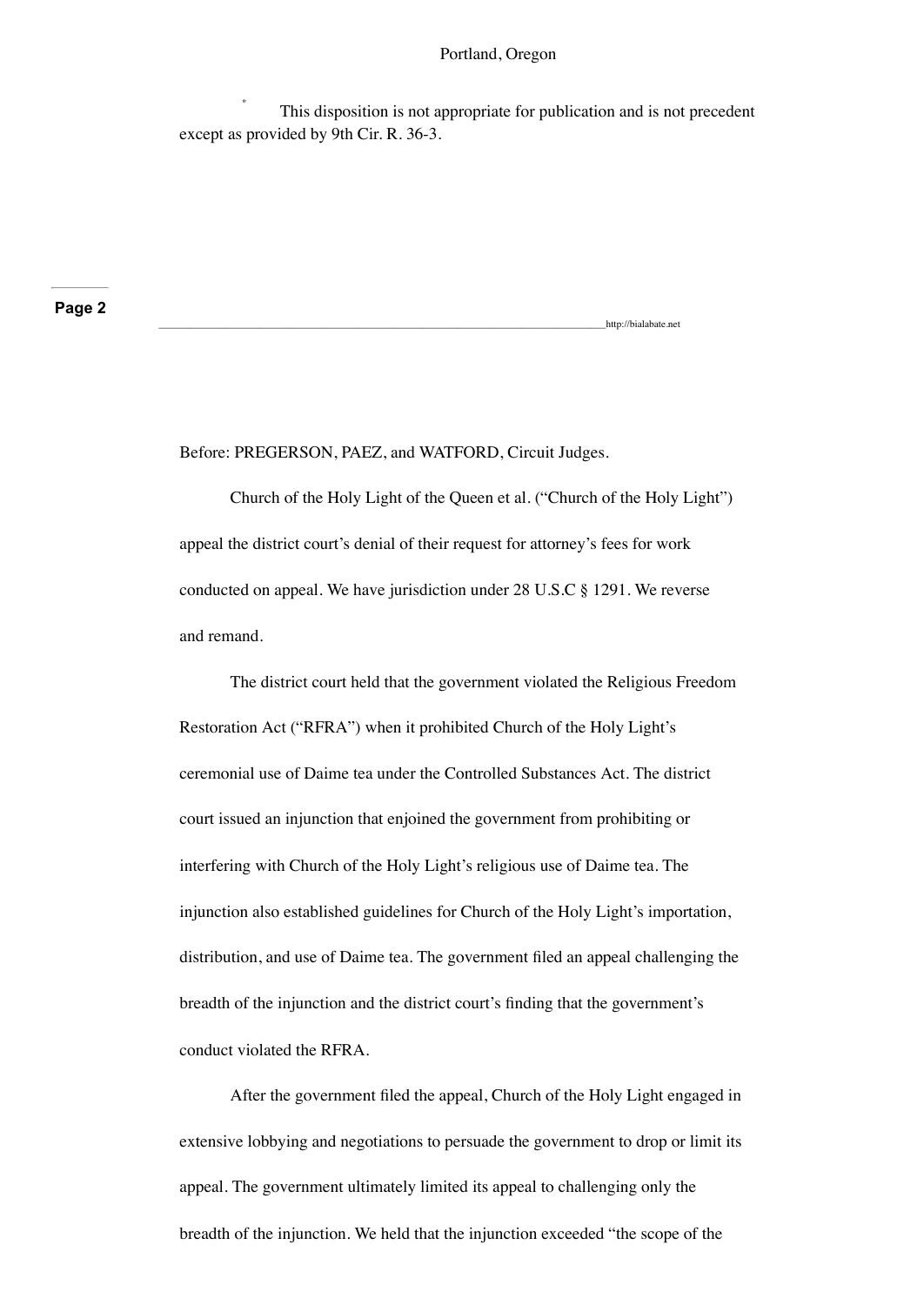complaint and enjoins government regulations that were explicitly never challenged or litigated." *Church of Holy Light of the Queen v. Holder*, 443 F. App'x 302, 303 (9th Cir. 2011). On remand, the district court entered an injunction that matched Church of the Holy Light's original prayer for relief and enjoined the government from prohibiting Church of the Holy Light's importation, storage, distribution, and use of the Daime tea for ceremonial purposes.

Church of the Holy Light sought attorney's fees in district court for the work completed on appeal pursuant to the Civil Rights Attorney's Fees Awards Act, 42 U.S.C. § 1988. The district court denied the application for attorney's fees because Church of the Holy Light unsuccessfully defended the only issue on appeal—the breadth of the original injunction.

We review the district court's denial of attorney's fees for abuse of discretion. *Richard S. v. Dep't of Dev. Servs.*, 317 F.3d 1080, 1085 (9th Cir. 2003). A district court abuses its discretion if its denial is "based on an inaccurate view of the law or a clearly erroneous finding of fact." *Corder v. Gates*, 947 F.2d 374, 377 (9th Cir. 1991). "Elements of legal analysis and statutory interpretation that figure into the district court's attorney's fees decision are reviewed de novo." *Richard S.*, 317 F.3d at 1086.

http://bialabate.net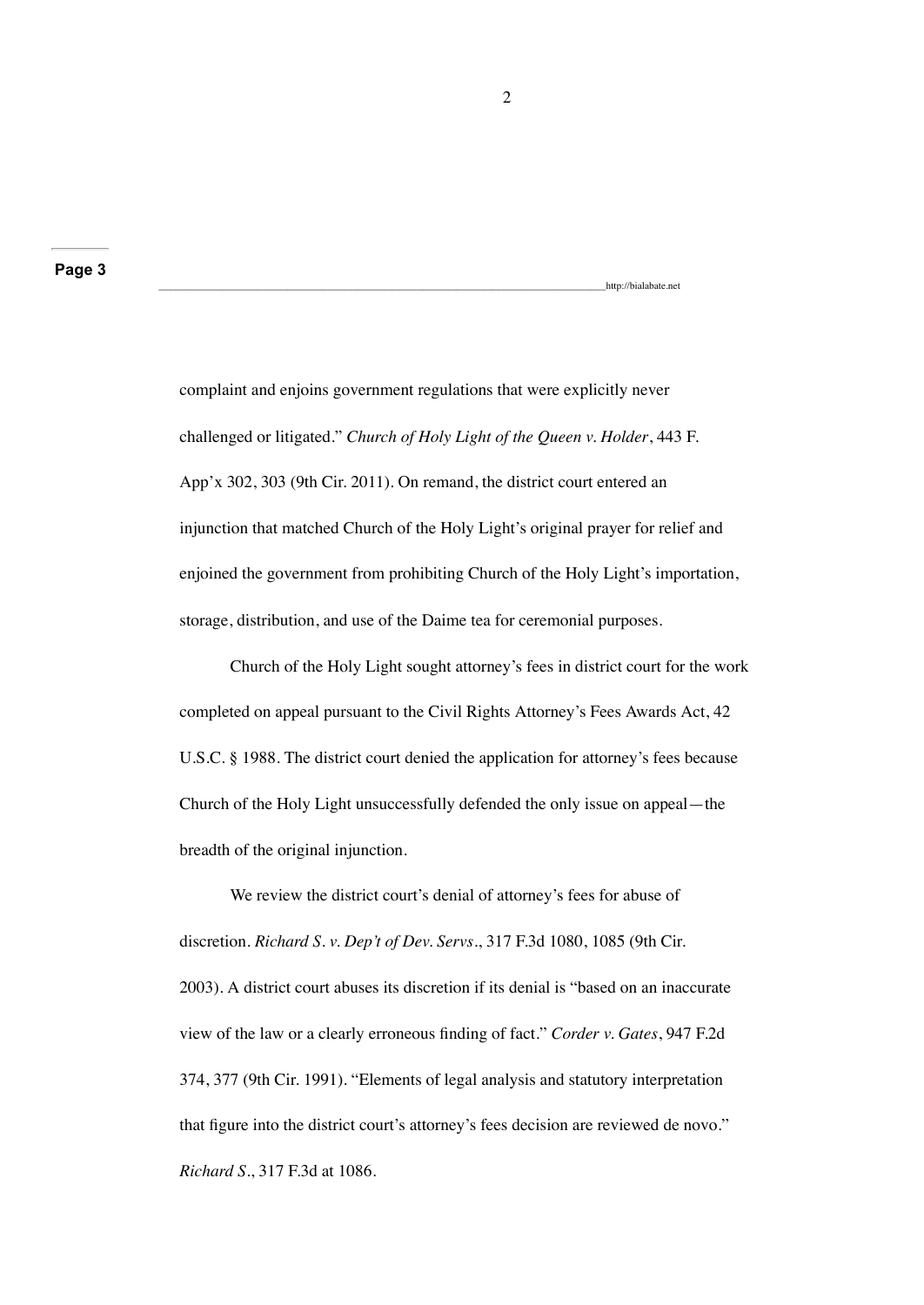Because Church of the Holy Light is the prevailing party overall, the district court abused its discretion in denying attorney's fees. Section 1988(b) authorizes an award of attorney's fees to a prevailing party in an action brought to enforce the RFRA. Here, it is undisputed that Church of the Holy Light is the prevailing party overall. The government, however, argues that "although plaintiffs 'were prevailing parties in the case overall, it is clear that nothing associated with the appeal contributed to any favorable result achieved by the litigation.'"

Church of the Holy Light is the prevailing party because the district court's final injunction "'materially alter[ed] the legal relationship between the parties' in a manner that was meaningful and substantial." *Friend v. Kolodzieczak*, 72 F.3d 1386, 1390 (9th Cir. 1995) (alteration in original) (quoting *Farrar v. Hobby*, 506 U.S. 103, 113-14 (1992)). Moreover, this court's order that the district court narrow the injunction did not detract from Church of the Holy Light's success. Rather, the district court's final injunction was a favorable outcome because the injunction satisfied Church of the Holy Light's prayer for relief.

"Rare, indeed, is the litigant who doesn't lose some skirmishes on the way to winning the war. . . . [L]osing is part of winning." *Cabrales v. Cnty. of Los Angeles*, 935 F.2d 1050, 1053 (9th Cir. 1991). In awarding attorney's fees, the district court should consider "the significance of the overall relief obtained by the

3

http://bialabate.net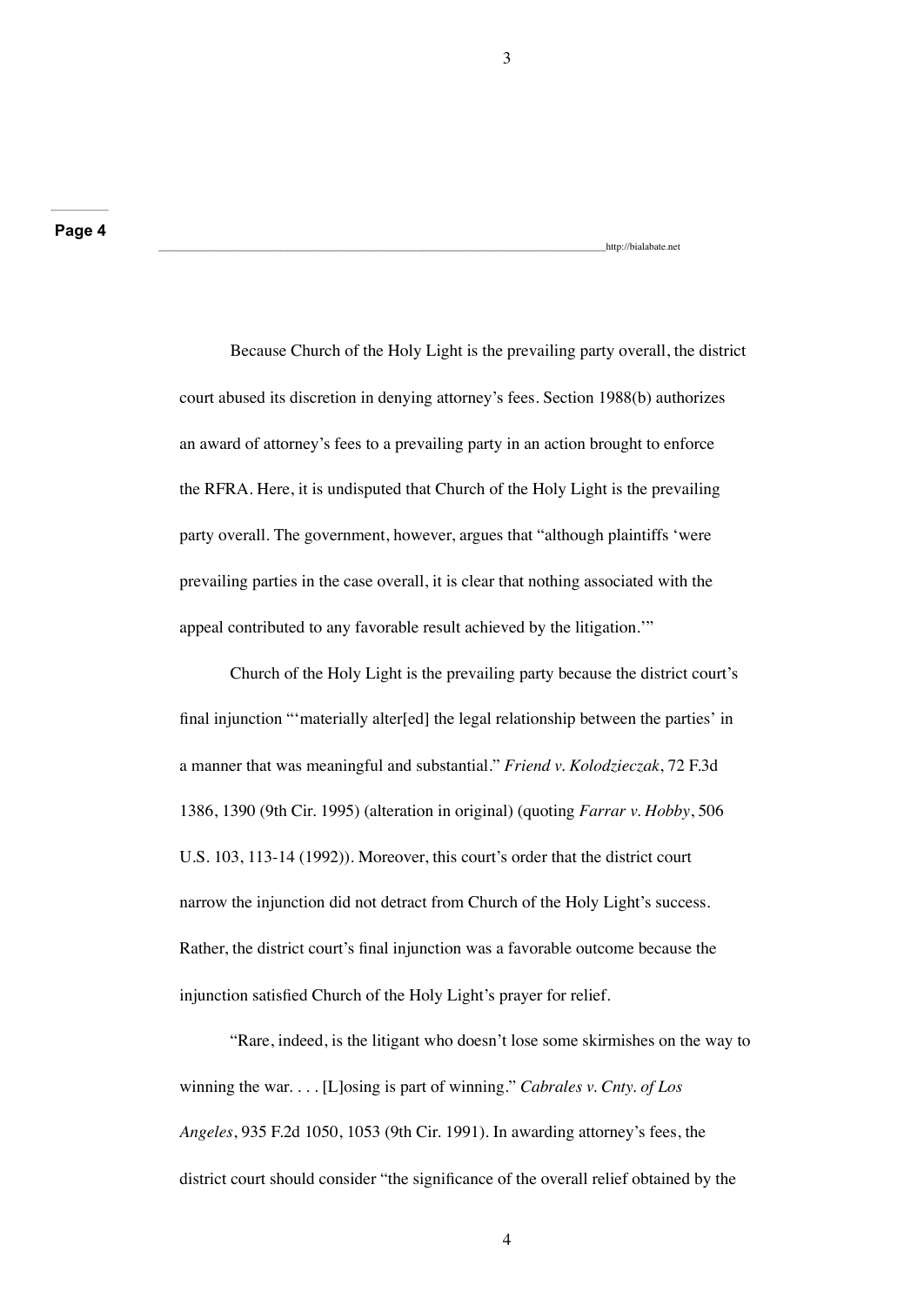plaintiff," and "[w]here a plaintiff has obtained excellent results, his attorney should recover a fully compensatory fee." *Hensley v. Eckerhart*, 461 U.S. 424, 435 (1983). Here, Church of the Holy Light "succeeded on the most significant issue of litigation—they proved that their civil rights had been violated." *Rivera v. City of Riverside*, 763 F.2d 1580, 1582 (9th Cir. 1985). Church of the Holy Light obtained an injunction prohibiting the government's unconstitutional conduct. Church of the Holy Light's work on appeal was "a necessary step to ultimate victory," and Church of the Holy Light is "entitle[d] to attorney's fees even for the unsuccessful stage" of litigation. *Cabrales*, 935 F.2d at 1053.

\_\_\_\_\_\_\_\_\_\_\_\_\_\_\_\_\_\_\_\_\_\_\_\_\_\_\_\_\_\_\_\_\_\_\_\_\_\_\_\_\_\_\_\_\_\_\_\_\_\_\_\_\_\_\_\_\_\_\_\_\_\_\_\_\_\_\_\_\_\_\_\_\_\_\_\_\_\_\_\_\_\_\_\_\_\_\_\_\_\_http://bialabate.net

"'[A] court's discretion to deny fees under  $\S$  1988 is very narrow and ... fee awards should be the rule rather than the exception.'" *Mendez v. Cnty. of San Bernardino*, 540 F.3d 1109, 1126 (9th Cir. 2008) (quoting *Herrington v. Cnty. of Sonoma*, 883 F.2d 739, 743 (9th Cir. 1989)). The district court abused its discretion in denying any attorney's fees for Church of the Holy Light's efforts to persuade the government to either not appeal, or to narrow the focus of any appeal, because "[t]o deny an award of attorney's fees notwithstanding Plaintiff's clear victory on one of his claims for relief is an abuse of discretion." *Thomas v. City of Tacoma*, 410 F.3d 644, 649 (9th Cir. 2005). There is nothing inappropriate or unreasonable in attempting to persuade one's opponent not to appeal. Whether the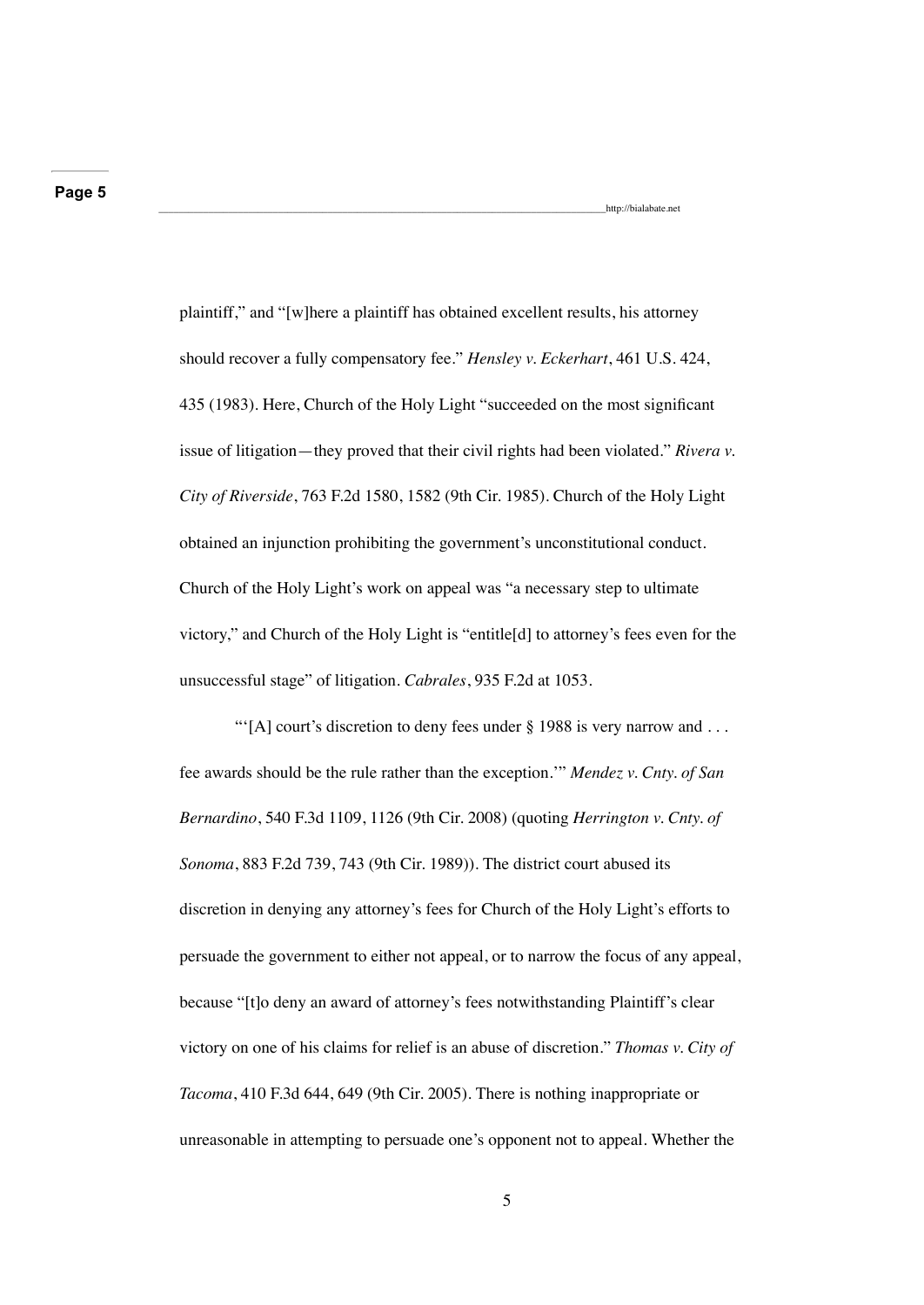\_\_\_\_\_\_\_\_\_\_\_\_\_\_\_\_\_\_\_\_\_\_\_\_\_\_\_\_\_\_\_\_\_\_\_\_\_\_\_\_\_\_\_\_\_\_\_\_\_\_\_\_\_\_\_\_\_\_\_\_\_\_\_\_\_\_\_\_\_\_\_\_\_\_\_\_\_\_\_\_\_\_\_\_\_\_\_\_\_\_http://bialabate.net

time expended in such an endeavor in this case was reasonable should be decided by the district court on remand.

Because the district court should have awarded Church of the Holy Light attorney's fees, we reverse and remand to the district court to determine reasonable attorney's fees for the Church of the Holy Light's work related to the government's appeal of the original injunction.

## **REVERSED and REMANDED.**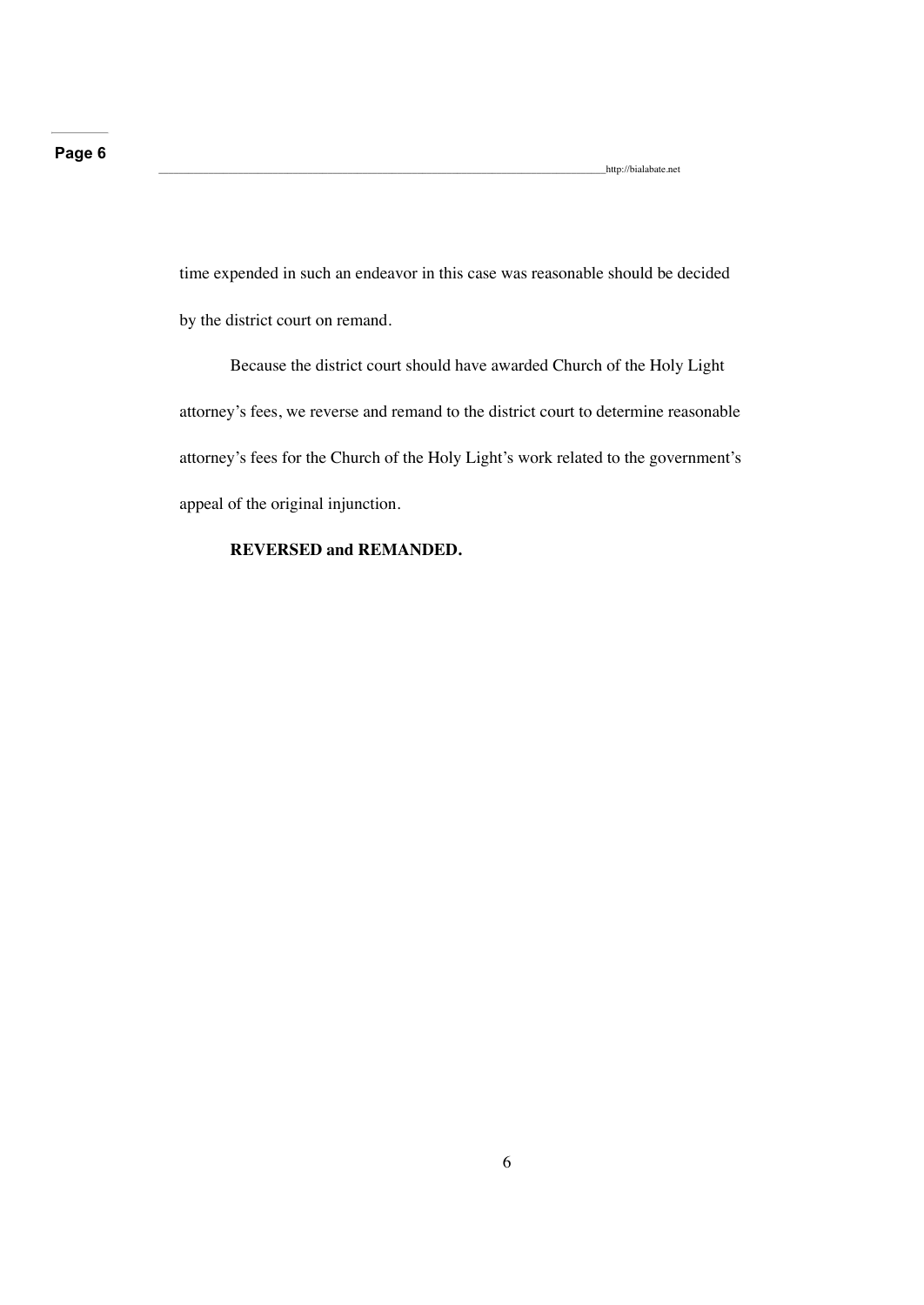## **Page 7**

http://bialabate.net

# FILED

*Church of the Holy Light of the Queen v. Holder*, No. 13-35058

WATFORD, Circuit Judge, dissenting:

The district court didn't abuse its discretion by denying plaintiffs fees for work performed on the unsuccessful appeal. I would affirm.

This case is no different from the following hypothetical. Let's say a plaintiff prevails at trial by winning an award of compensatory and punitive damages. The defendant challenges only the award of punitive damages on appeal and wins outright by getting the entire punitive damages award reversed. On remand, the plaintiff is still the prevailing party in the case as a whole, having secured a judgment in her favor for compensatory damages, which still stands. And the plaintiff would undoubtedly be entitled to an award of attorney's fees for work performed in the trial court. But all would agree, I assume, that the district court could permissibly deny fees for work performed on the unsuccessful appeal, since the appeal contributed nothing to the plaintiff's ultimate victory, and in fact resulted in the scope of the plaintiff's initial victory being cut back.

That's precisely what happened here. Plaintiffs won in the district court and obtained an injunction of considerable breadth. On appeal, the government didn't challenge plaintiffs' entitlement to an injunction; it just asked to have the breadth of the injunction cut back. Our court agreed with the government. We vacated the original injunction and remanded for entry of a new injunction commensurate with

AUG 04 2014

MOLLY C. DWYER, CLERK U.S. COURT OF APPEALS